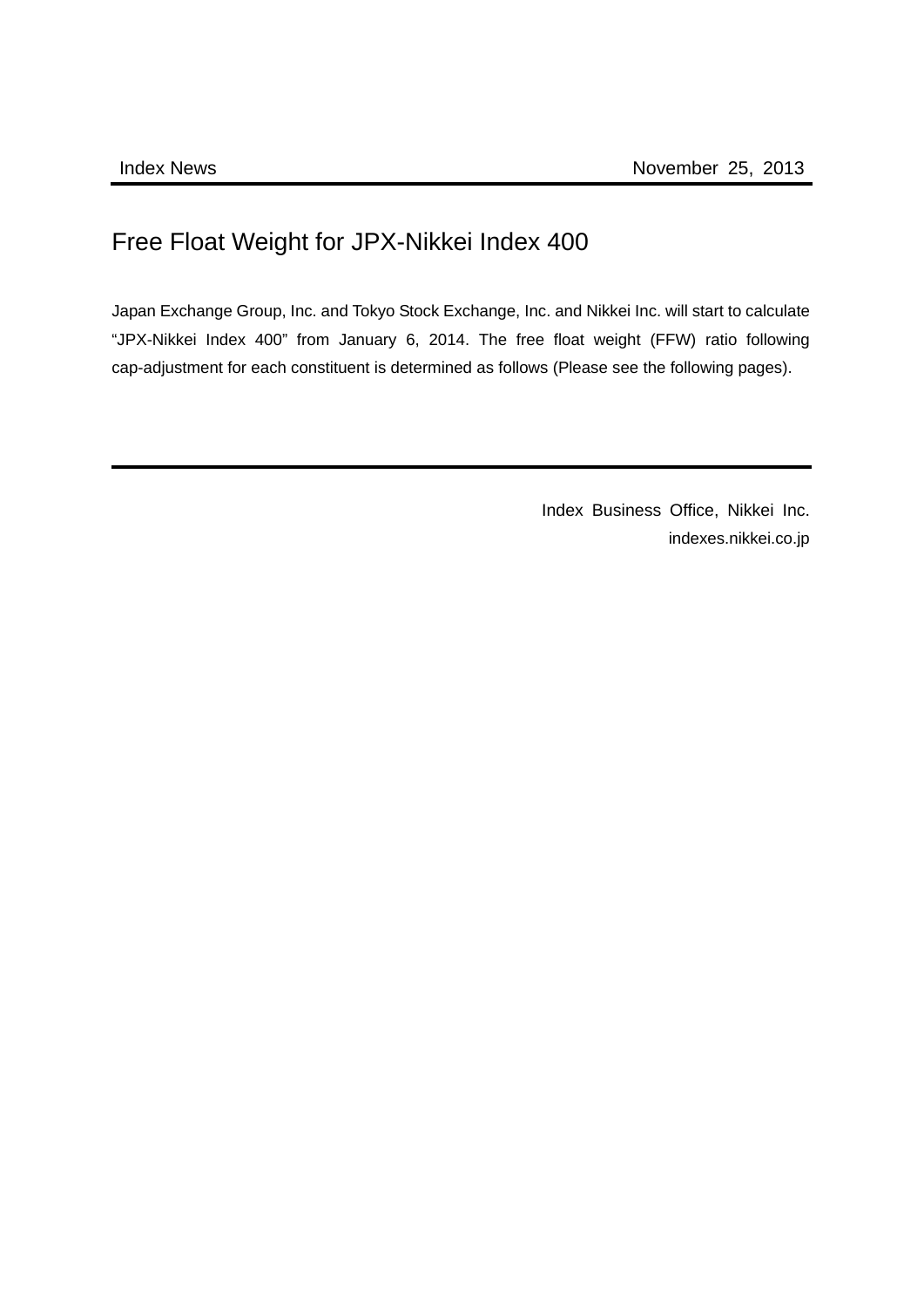## **JPX-Nikkei Index 400 Constituents(the selected issues for FY2013)**

Published on November 25, 2013

No. of constituents : 400<br>(Note) The No. of constituents is subject to change due to de-listing. etc.<br>(Note) The FFW Ratio following cap-adjustment for each constituents is as of November 1. They are subject to change due

| (Note) As for the market division, "1"=1st section, "2"=2nd section, "M"=Mothers, "J"=JASDAQ, as of November 1. |                              |                                                                                   |                          |              |                   |                                                          |                         |  |
|-----------------------------------------------------------------------------------------------------------------|------------------------------|-----------------------------------------------------------------------------------|--------------------------|--------------|-------------------|----------------------------------------------------------|-------------------------|--|
| Code                                                                                                            | Market                       | Issue                                                                             | The FFW Ratio following  | Code         | Market            | Issue                                                    | The FFW Ratio following |  |
| 1417                                                                                                            | Divison<br>1                 | <b>MIRAIT Holdings Corporation</b>                                                | cap-adjustment<br>0.6    | 3765         | Divison<br>J      | GungHo Online Entertainment, Inc.                        | cap-adjustment<br>0.35  |  |
| 1605                                                                                                            | $\mathbf{1}$                 | <b>INPEX CORPORATION</b>                                                          | 0.6                      | 3774         | 1                 | Internet Initiative Japan Inc.                           | 0.5                     |  |
| 1721                                                                                                            | $\mathbf{1}$                 | <b>COMSYS Holdings Corporation</b>                                                | 0.6                      | 3861         | 1                 | Oji Holdings Corporation                                 | 0.7                     |  |
| 1722                                                                                                            | $\mathbf{1}$                 | MISAWA HOMES CO.,LTD.                                                             | 0.5                      | 3941         | 1                 | Rengo Co., Ltd.                                          | 0.5                     |  |
| 1801                                                                                                            | $\mathbf{1}$                 | <b>TAISEI CORPORATION</b>                                                         | 0.8                      | 4004         | 1                 | Showa Denko K.K.                                         | 0.75                    |  |
| 1808                                                                                                            | $\mathbf{1}$                 | <b>HASEKO Corporation</b>                                                         | 0.8                      | 4021         | 1                 | Nissan Chemical Industries, Ltd.                         | 0.7                     |  |
| 1812                                                                                                            | 1                            | KAJIMA CORPORATION                                                                | 0.75                     | 4042         | 1                 | TOSOH CORPORATION                                        | 0.75                    |  |
| 1878                                                                                                            | $\mathbf{1}$                 | DAITO TRUST CONSTRUCTION CO., LTD.                                                | 0.85                     | 4045         | 1                 | TOAGOSEI CO., LTD.                                       | 0.75                    |  |
| 1911                                                                                                            | $\mathbf{1}$                 | Sumitomo Forestry Co., Ltd.                                                       | 0.7                      | 4061         | 1                 | DENKI KAGAKU KOGYO KABUSHIKI KAISHA                      | 0.7                     |  |
| 1925                                                                                                            | 1                            | DAIWA HOUSE INDUSTRY CO., LTD                                                     | 0.75                     | 4063         | 1                 | Shin-Etsu Chemical Co., Ltd.                             | 0.7                     |  |
| 1928                                                                                                            | $\mathbf{1}$                 | Sekisui House, Ltd.                                                               | 0.7                      | 4088         | 1                 | AIR WATER INC.                                           | 0.7                     |  |
| 1951                                                                                                            | 1                            | KYOWA EXEO CORPORATION                                                            | 0.6                      | 4091         | 1                 | TAIYO NIPPON SANSO CORPORATION                           | 0.5                     |  |
| 1963                                                                                                            | $\mathbf{1}$                 | <b>JGC CORPORATION</b><br><b>TOSHIBA PLANT SYSTEMS &amp; SERVICES CORPORATION</b> | 0.7                      | 4095         | 1                 | NIHON PARKERIZING CO., LTD.                              | 0.6                     |  |
| 1983<br>2002                                                                                                    | $\mathbf{1}$<br>$\mathbf{1}$ | NISSHIN SEIFUN GROUP INC.                                                         | $0.\overline{3}$<br>0.65 | 4114<br>4151 | 1<br>1            | NIPPON SHOKUBAI CO., LTD.<br>Kyowa Hakko Kirin Co.,Ltd.  | 0.7<br>0.35             |  |
| 2131                                                                                                            | $\mathbf{1}$                 | Accordia Golf Co., Ltd.                                                           | 0.65                     | 4185         | $\mathbf{1}$      | <b>JSR CORPORATION</b>                                   | 0.65                    |  |
| 2212                                                                                                            | 1                            | YAMAZAKI BAKING CO.,LTD.                                                          | 0.6                      | 4188         | $\mathbf{1}$      | Mitsubishi Chemical Holdings Corporation                 | 0.7                     |  |
| 2267                                                                                                            | $\mathbf{1}$                 | YAKULT HONSHA CO., LTD.                                                           | 0.6                      | 4201         | 1                 | The Nippon Synthetic Chemical Industry Co., Ltd          | 0.35                    |  |
| 2269                                                                                                            | 1                            | MEIJI Holdings Co., Ltd.                                                          | 0.7                      | 4202         | 1                 | Daicel Corporation                                       | 0.6                     |  |
| 2270                                                                                                            | $\mathbf{1}$                 | MEGMILK SNOW BRAND Co., Ltd.                                                      | 0.55                     | 4204         | $\mathbf{1}$      | Sekisui Chemical Co., Ltd.                               | 0.65                    |  |
| 2282                                                                                                            | 1                            | NIPPON MEAT PACKERS, INC.                                                         | 0.55                     | 4205         | 1                 | <b>ZEON CORPORATION</b>                                  | 0.55                    |  |
| 2371                                                                                                            | $\mathbf{1}$                 | Kakaku.com, Inc.                                                                  | 0.45                     | 4206         | 1                 | Aica Kogyo Company, Limited                              | 0.7                     |  |
| 2413                                                                                                            | $\mathbf{1}$                 | M3, Inc.                                                                          | 0.35                     | 4208         | 1                 | Ube Industries, Ltd.                                     | 0.8                     |  |
| 2432                                                                                                            | $\mathbf{1}$                 | DeNA Co., Ltd.                                                                    | 0.6                      | 4217         | $\mathbf{1}$      | Hitachi Chemical Company, Ltd.                           | 0.35                    |  |
| 2502                                                                                                            | 1                            | Asahi Group Holdings, Ltd.                                                        | 0.75                     | 4272         | 1                 | NIPPON KAYAKU CO.,LTD.                                   | 0.65                    |  |
| 2503                                                                                                            | $\mathbf{1}$                 | Kirin Holdings Company, Limited                                                   | 0.8                      | 4307         | 1                 | Nomura Research Institute, Ltd.                          | 0.4                     |  |
| 2593                                                                                                            | $\mathbf{1}$                 | ITO EN,LTD.                                                                       | 0.55                     | 4324         | $\mathbf{1}$      | DENTSU INC.                                              | 0.55                    |  |
| 2607                                                                                                            | $\mathbf{1}$<br>$\mathbf{1}$ | FUJI OIL CO., LTD.                                                                | 0.5<br>0.65              | 4452<br>4502 | 1<br>1            | Kao Corporation<br>Takeda Pharmaceutical Company Limited | 0.85                    |  |
| 2651<br>2670                                                                                                    | $\mathbf{1}$                 | Lawson, Inc.<br>ABC-MART, INC.                                                    | 0.3                      | 4503         | $\mathbf{1}$      | Astellas Pharma Inc.                                     | 0.75982<br>0.85         |  |
| 2681                                                                                                            | $\mathbf{1}$                 | GEO HOLDINGS CORPORATION                                                          | 0.5                      | 4507         | $\mathbf{1}$      | Shionogi & Co., Ltd.                                     | 0.75                    |  |
| 2685                                                                                                            | $\mathbf{1}$                 | Adastria Holdings Co., Ltd.                                                       | 0.5                      | 4508         | 1                 | Mitsubishi Tanabe Pharma Corporation                     | 0.25                    |  |
| 2702                                                                                                            | J                            | McDonald's Holdings Company(Japan), Ltd.                                          | 0.5                      | 4519         | 1                 | CHUGAI PHARMACEUTICAL CO.,LTD.                           | 0.3                     |  |
| 2726                                                                                                            | $\mathbf{1}$                 | PAL CO., LTD.                                                                     | 0.4                      | 4521         | $\mathbf{1}$      | KAKEN PHARMACEUTICAL COLTD                               | 0.6                     |  |
| 2767                                                                                                            | J                            | <b>FIELDS CORPORATION</b>                                                         | 0.35                     | 4523         | 1                 | Eisai Co., Ltd.                                          | 0.7                     |  |
| 2768                                                                                                            | $\mathbf{1}$                 | Sojitz Corporation                                                                | 0.85                     | 4527         | $\mathbf{1}$      | ROHTO PHARMACEUTICAL CO.,LTD.                            | 0.6                     |  |
| 2782                                                                                                            | J                            | Seria Co., Ltd.                                                                   | 0.5                      | 4528         | 1                 | ONO PHARMACEUTICAL CO.,LTD                               | 0.65                    |  |
| 2801                                                                                                            | $\mathbf{1}$                 | KIKKOMAN CORPORATION                                                              | 0.7                      | 4530         | $\mathbf{1}$      | HISAMITSU PHARMACEUTICAL CO., INC                        | 0.55                    |  |
| 2802                                                                                                            | $\mathbf{1}$                 | Ajinomoto Co., Inc.                                                               | 0.7                      | 4534         | 1                 | Mochida Pharmaceutical Co., Ltd.                         | 0.55                    |  |
| 2809                                                                                                            | 1                            | Kewpie Corporation                                                                | 0.6                      | 4536         | 1                 | SANTEN PHARMACEUTICAL CO.,LTD                            | 0.75                    |  |
| 2871<br>2875                                                                                                    | $\mathbf{1}$<br>1            | NICHIREI CORPORATION<br>TOYO SUISAN KAISHA, LTD.                                  | 0.65<br>0.8              | 4540<br>4541 | 1<br>$\mathbf{1}$ | TSUMURA & CO.<br>Nichi-Iko Pharmaceutical Co., Ltd.      | 0.7<br>0.65             |  |
| 2897                                                                                                            | $\mathbf{1}$                 | NISSIN FOODS HOLDINGS CO., LTD.                                                   | 0.6                      | 4543         | 1                 | TERUMO CORPORATION                                       | 0.65                    |  |
| 2914                                                                                                            | $\mathbf{1}$                 | JAPAN TOBACCO INC.                                                                | 0.57365                  | 4544         | 1                 | Miraca Holdings Inc.                                     | 0.75                    |  |
| 3048                                                                                                            | $\mathbf{1}$                 | BIC CAMERA INC.                                                                   | 0.35                     | 4553         | 1                 | TOWA PHARMACEUTICAL CO.,LTD                              | 0.5                     |  |
| 3064                                                                                                            | $\mathbf{1}$                 | MonotaRO Co., Ltd.                                                                | 0.4                      | 4555         | 1                 | SAWAI PHARMACEUTICAL CO., LTD.                           | 0.7                     |  |
| 3086                                                                                                            | $\mathbf{1}$                 | J.FRONT RETAILING Co., Ltd.                                                       | 0.7                      | 4568         | 1                 | DAIICHI SANKYO COMPANY, LIMITED                          | 0.75                    |  |
| 3088                                                                                                            | $\mathbf{1}$                 | Matsumotokiyoshi Holdings Co., Ltd.                                               | 0.6                      | 4569         | 1                 | KYORIN Holdings, Inc.                                    | 0.6                     |  |
| 3092                                                                                                            | $\mathbf{1}$                 | START TODAY CO., LTD.                                                             | 0.45                     | 4581         | $\mathbf{1}$      | TAISHO PHARMACEUTICAL HOLDINGS CO.,LTD.                  | 0.45                    |  |
| 3098                                                                                                            | $\mathbf{1}$                 | cocokara fine Inc.                                                                | 0.65                     | 4612         | 1                 | NIPPON PAINT CO., LTD.                                   | 0.55                    |  |
| 3099                                                                                                            | $\mathbf{1}$                 | Isetan Mitsukoshi Holdings Ltd.                                                   | 0.8                      | 4613         | 1                 | KANSAI PAINT CO., LTD.                                   | 0.75                    |  |
| 3116                                                                                                            | $\mathbf{1}$                 | TOYOTA BOSHOKU CORPORATION                                                        | 0.3                      | 4631         | 1                 | <b>DIC Corporation</b><br>TOYO INK SC HOLDINGS CO.,LTD.  | 0.65                    |  |
| 3141<br>3167                                                                                                    | $\mathbf{1}$<br>$\mathbf{1}$ | WELCIA HOLDINGS CO., LTD.                                                         | 0.4<br>0.5               | 4634<br>4661 | 1<br>1            |                                                          | 0.5<br>0.5              |  |
| 3231                                                                                                            | $\mathbf{1}$                 | <b>TOKAI Holdings Corporation</b><br>Nomura Real Estate Holdings, Inc.            | 0.55                     | 4666         | 1                 | ORIENTAL LAND CO., LTD.<br>PARK24 Co., Ltd.              | 0.55                    |  |
| 3289                                                                                                            | 1                            | Tokyu Fudosan Holdings Corporation                                                | 0.47348                  | 4676         | 1                 | FUJI MEDIA HOLDINGS, INC.                                | 0.65                    |  |
| 3291                                                                                                            | $\mathbf{1}$                 | lida Group Holdings Co., Ltd.                                                     | 0.06066                  | 4681         | 1                 | RESORTTRUST, INC.                                        | 0.55                    |  |
| 3315                                                                                                            | $\mathbf{1}$                 | NIPPON COKE & ENGINEERING COMPANY, LIMITED                                        | 0.45                     | 4684         | 1                 | OBIC Co., Ltd.                                           | 0.55                    |  |
| 3349                                                                                                            | $\mathbf{1}$                 | <b>COSMOS Pharmaceutical Corporation</b>                                          | 0.4                      | 4689         | $\mathbf{1}$      | Yahoo Japan Corporation                                  | 0.2                     |  |
| 3360                                                                                                            | 1                            | SHIP HEALTHCARE HOLDINGS, INC.                                                    | 0.55                     | 4704         | 1                 | Trend Micro Incorporated                                 | 0.5                     |  |
| 3382                                                                                                            | $\mathbf{1}$                 | Seven & I Holdings Co., Ltd.                                                      | 0.75                     | 4708         | $\mathbf{1}$      | MOSHI MOSHI HOTLINE, INC.                                | 0.45                    |  |
| 3391                                                                                                            | $\mathbf{1}$                 | TSURUHA HOLDINGS INC.                                                             | 0.65                     | 4716         | 1                 | ORACLE CORPORATION JAPAN                                 | 0.25                    |  |
| 3402                                                                                                            | $\mathbf{1}$                 | TORAY INDUSTRIES, INC.                                                            | 0.75                     | 4732         | $\mathbf{1}$      | USS Co.,Ltd.                                             | 0.65                    |  |
| 3405                                                                                                            | $\mathbf{1}$                 | KURARAY CO.,LTD.                                                                  | 0.7                      | 4739         | 1                 | <b>ITOCHU Techno-Solutions Corporation</b>               | 0.3                     |  |
| 3407                                                                                                            | $\mathbf{1}$                 | ASAHI KASEI CORPORATION                                                           | 0.75                     | 4751         | M                 | CyberAgent, Inc.                                         | 0.65                    |  |
| 3632                                                                                                            | $\mathbf{1}$                 | GREE, Inc.<br>T-Gaia Corporation                                                  | 0.35<br>0.2              | 4755<br>4768 | J<br>$\mathbf{1}$ | Rakuten, Inc.<br>OTSUKA CORPORATION                      | 0.55<br>0.45            |  |
| 3738                                                                                                            | $\mathbf{1}$                 |                                                                                   |                          |              |                   |                                                          |                         |  |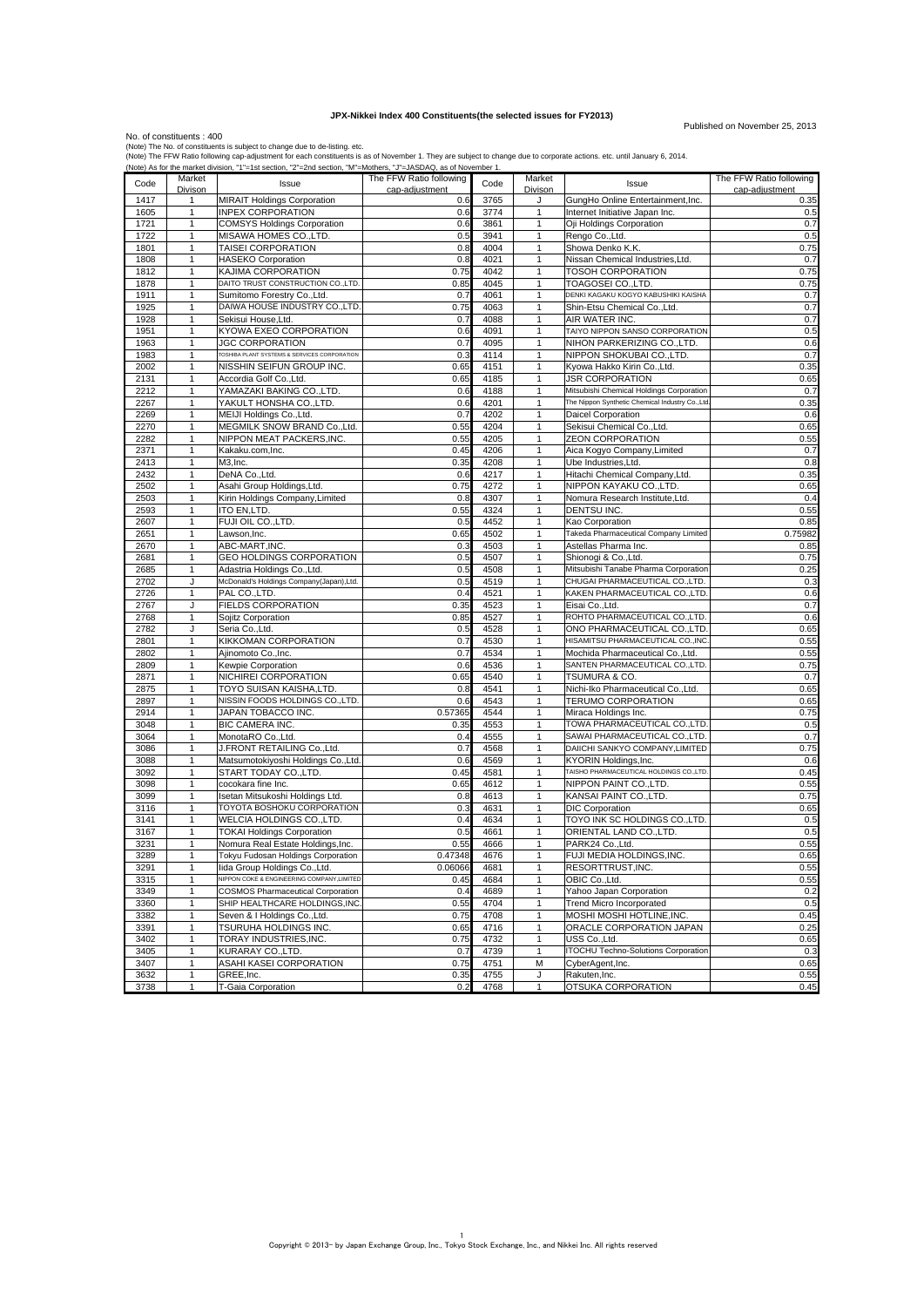| Code         | Market<br>Divison | Issue                                                                      | The FFW Ratio following<br>cap-adjustment | Code         | Market<br>Divison            | Issue                                                    | The FFW Ratio following<br>cap-adjustment |
|--------------|-------------------|----------------------------------------------------------------------------|-------------------------------------------|--------------|------------------------------|----------------------------------------------------------|-------------------------------------------|
| 4842         | J                 | <b>USEN CORPORATION</b>                                                    | 0.45                                      | 6727         | 1                            | Wacom Co., Ltd.                                          | 0.75                                      |
| 4901         | 1                 | <b>FUJIFILM Holdings Corporation</b>                                       | 0.75                                      | 6754         | $\mathbf{1}$                 | ANRITSU CORPORATION                                      | 0.65                                      |
| 4902         | 1                 | KONICA MINOLTA, INC.                                                       | 0.8                                       | 6755         | 1                            | FUJITSU GENERAL LIMITED                                  | 0.35                                      |
| 4911         | 1                 | Shiseido Company, Limited                                                  | 0.75                                      | 6758         | $\mathbf{1}$                 | SONY CORPORATION                                         | 0.85                                      |
| 4924         | 1                 | Dr.Ci:Labo Co.,Ltd.                                                        | 0.45                                      | 6762         | $\mathbf{1}$                 | <b>TDK Corporation</b>                                   | 0.75                                      |
| 4967         | 1                 | KOBAYASHI PHARMACEUTICAL CO.,LTD.                                          | 0.65                                      | 6806         | $\mathbf{1}$                 | HIROSE ELECTRIC CO., LTD.                                | 0.7                                       |
| 5002<br>5012 | 1<br>1            | SHOWA SHELL SEKIYU K.K.<br>TonenGeneral Sekiyu K.K.                        | 0.4<br>0.45                               | 6845<br>6849 | $\mathbf{1}$<br>$\mathbf{1}$ | Azbil Corporation<br>NIHON KOHDEN CORPORATION            | 0.65<br>0.75                              |
| 5019         | 1                 | Idemitsu Kosan Co., Ltd.                                                   | 0.5                                       | 6856         | $\mathbf{1}$                 | HORIBA, Ltd.                                             | 0.7                                       |
| 5020         | $\mathbf{1}$      | JX Holdings, Inc.                                                          | 0.75                                      | 6861         | $\mathbf{1}$                 | <b>KEYENCE CORPORATION</b>                               | 0.6                                       |
| 5101         | 1                 | The Yokohama Rubber Company, Limited                                       | 0.55                                      | 6869         | $\mathbf{1}$                 | SYSMEX CORPORATION                                       | 0.65                                      |
| 5105         | 1                 | Toyo Tire & Rubber Co., Ltd.                                               | 0.55                                      | 6902         | $\mathbf{1}$                 | <b>DENSO CORPORATION</b>                                 | 0.45                                      |
| 5108         | $\mathbf{1}$      | BRIDGESTONE CORPORATION                                                    | 0.65                                      | 6923         | $\mathbf{1}$                 | Stanley Electric Co., Ltd.                               | 0.65                                      |
| 5110         | 1                 | Sumitomo Rubber Industries, Ltd.                                           | 0.5                                       | 6954         | $\mathbf{1}$                 | FANUC CORPORATION                                        | 0.75                                      |
| 5196         | 1                 | KINUGAWA RUBBER INDUSTRIAL CO.,LTD                                         | 0.45                                      | 6965         | $\mathbf{1}$                 | HAMAMATSU PHOTONICS K.K.                                 | 0.75                                      |
| 5201         | 1<br>$\mathbf{1}$ | Asahi Glass Company, Limited<br>Nippon Electric Glass Co., Ltd.            | 0.7<br>0.7                                | 6971         | $\mathbf{1}$<br>$\mathbf{1}$ | KYOCERA CORPORATION<br>MURATA MANUFACTURING COMPANY,LTD. | 0.75<br>0.75                              |
| 5214<br>5233 | 1                 | TAIHEIYO CEMENT CORPORATION                                                | 0.8                                       | 6981<br>6988 | $\mathbf{1}$                 | NITTO DENKO CORPORATION                                  | 0.8                                       |
| 5332         | 1                 | TOTO LTD.                                                                  | 0.7                                       | 7004         | $\mathbf{1}$                 | Hitachi Zosen Corporation                                | 0.75                                      |
| 5334         | $\mathbf{1}$      | NGK SPARK PLUG CO., LTD.                                                   | 0.65                                      | 7011         | $\mathbf{1}$                 | Mitsubishi Heavy Industries, Ltd.                        | 0.85                                      |
| 5393         | 1                 | NICHIAS CORPORATION                                                        | 0.65                                      | 7012         | $\mathbf{1}$                 | Kawasaki Heavy Industries, Ltd.                          | 0.75                                      |
| 5401         | 1                 | NIPPON STEEL & SUMITOMO METAL CORPORATION                                  | 0.75                                      | 7013         | $\mathbf{1}$                 | <b>IHI Corporation</b>                                   | 0.75                                      |
| 5411         | 1                 | JFE Holdings, Inc.                                                         | 0.7                                       | 7201         | $\mathbf{1}$                 | NISSAN MOTOR CO., LTD.                                   | 0.5                                       |
| 5471         | $\mathbf{1}$      | Daido Steel Co., Ltd.                                                      | 0.65                                      | 7202         | $\mathbf{1}$                 | <b>ISUZU MOTORS LIMITED</b>                              | 0.55                                      |
| 5486         | 1                 | Hitachi Metals, Ltd.                                                       | 0.35                                      | 7203         | $\mathbf{1}$                 | TOYOTA MOTOR CORPORATION                                 | 0.14099                                   |
| 5631<br>5706 | 1<br>1            | The Japan Steel Works, Ltd.<br>Mitsui Mining and Smelting Company, Limited | 0.65<br>0.75                              | 7205<br>7211 | $\mathbf{1}$<br>$\mathbf{1}$ | HINO MOTORS, LTD.<br>MITSUBISHI MOTORS CORPORATION       | 0.35<br>0.6                               |
| 5711         | $\mathbf{1}$      | Mitsubishi Materials Corporation                                           | 0.8                                       | 7240         | $\mathbf{1}$                 | NOK CORPORATION                                          | 0.45                                      |
| 5713         | $\mathbf{1}$      | Sumitomo Metal Mining Co., Ltd.                                            | 0.75                                      | 7242         | $\mathbf{1}$                 | KAYABA INDUSTRY CO., LTD.                                | 0.6                                       |
| 5714         | 1                 | DOWA HOLDINGS CO., LTD.                                                    | 0.6                                       | 7245         | $\mathbf{1}$                 | DAIDO METAL CO., LTD.                                    | 0.5                                       |
| 5802         | $\mathbf{1}$      | Sumitomo Electric Industries.Ltd.                                          | 0.8                                       | 7246         | $\mathbf{1}$                 | PRESS KOGYO CO., LTD.                                    | 0.55                                      |
| 5857         | 1                 | Asahi Holdings, Inc.                                                       | 0.7                                       | 7248         | $\mathbf{1}$                 | CALSONIC KANSEI CORPORATION                              | 0.4                                       |
| 5938         | $\mathbf{1}$      | <b>LIXIL Group Corporation</b>                                             | 0.75                                      | 7259         | $\mathbf{1}$                 | AISIN SEIKI CO., LTD.                                    | 0.5                                       |
| 5947         | 1                 | RINNAI CORPORATION                                                         | 0.5                                       | 7262         | $\mathbf{1}$                 | DAIHATSU MOTOR CO., LTD.                                 | 0.4                                       |
| 5949         | $\mathbf{1}$      | UNIPRES CORPORATION                                                        | 0.55                                      | 7267         | $\mathbf{1}$                 | HONDA MOTOR CO., LTD.                                    | 0.42954                                   |
| 5970<br>5991 | J<br>1            | <b>G-TEKT CORPORATION</b><br>NHK SPRING CO., LTD.                          | 0.3<br>0.55                               | 7269<br>7270 | $\mathbf{1}$<br>$\mathbf{1}$ | SUZUKI MOTOR CORPORATION<br>Fuji Heavy Industries Ltd.   | 0.6<br>0.7                                |
| 6136         | 1                 | OSG CORPORATION                                                            | 0.7                                       | 7272         | $\mathbf{1}$                 | Yamaha Motor Co., Ltd.                                   | 0.7                                       |
| 6146         | 1                 | <b>DISCO CORPORATION</b>                                                   | 0.55                                      | 7276         | $\mathbf{1}$                 | KOITO MANUFACTURING CO., LTD.                            | 0.55                                      |
| 6201         | 1                 | TOYOTA INDUSTRIES CORPORATION                                              | 0.45                                      | 7278         | $\mathbf{1}$                 | <b>EXEDY Corporation</b>                                 | 0.4                                       |
| 6256         | J                 | NuFlare Technology, Inc.                                                   | 0.2                                       | 7280         | $\mathbf{1}$                 | <b>MITSUBA Corporation</b>                               | 0.65                                      |
| 6268         | $\mathbf{1}$      | Nabtesco Corporation                                                       | 0.6                                       | 7282         | $\mathbf{1}$                 | TOYODA GOSEI CO., LTD.                                   | 0.4                                       |
| 6273         | 1                 | SMC CORPORATION                                                            | 0.7                                       | 7296         | $\mathbf{1}$                 | F.C.C.CO.,LTD.                                           | 0.5                                       |
| 6301<br>6302 | 1<br>1            | KOMATSU LTD.<br>SUMITOMO HEAVY INDUSTRIES, LTD.                            | 0.8<br>0.75                               | 7309<br>7313 | $\mathbf{1}$<br>$\mathbf{1}$ | SHIMANO INC.<br>TS TECH CO., LTD.                        | 0.75<br>0.5                               |
| 6305         | 1                 | Hitachi Construction Machinery Co., Ltd.                                   | 0.4                                       | 7451         | $\mathbf{1}$                 | Mitsubishi Shokuhin Co., Ltd.                            | 0.3                                       |
| 6326         | 1                 | KUBOTA CORPORATION                                                         | 0.7                                       | 7453         | $\mathbf{1}$                 | RYOHIN KEIKAKU CO., LTD.                                 | 0.6                                       |
| 6361         | 1                 | <b>EBARA CORPORATION</b>                                                   | 0.8                                       | 7458         | J                            | DAIICHIKOSHO CO.,LTD.                                    | 0.6                                       |
| 6366         | $\mathbf{1}$      | Chiyoda Corporation                                                        | 0.55                                      | 7516         | $\mathbf{1}$                 | KOHNAN SHOJI CO., LTD.                                   | 0.6                                       |
| 6367         | $\mathbf{1}$      | DAIKIN INDUSTRIES,LTD.                                                     | 0.75                                      | 7522         | $\mathbf{1}$                 | WATAMI CO., LTD.                                         | 0.45                                      |
| 6370         | 1                 | Kurita Water Industries Ltd.                                               | 0.85                                      | 7532         | $\mathbf{1}$                 | Don Quijote Co., Ltd.                                    | 0.6                                       |
| 6371         | $\mathbf{1}$      | TSUBAKIMOTO CHAIN CO.                                                      | 0.45                                      | 7550         | $\mathbf{1}$                 | ZENSHO HOLDINGS CO., LTD.                                | 0.5                                       |
| 6412<br>6417 | 1<br>$\mathbf{1}$ | Heiwa Corporation<br>SANKYO CO., LTD.                                      | 0.35<br>0.5                               | 7581<br>7593 | $\mathbf{1}$<br>J            | SAIZERIYA CO., LTD.<br>VT HOLDINGS CO., LTD.             | 0.45<br>0.5                               |
| 6425         | J                 | Universal Entertainment Corporation                                        | 0.15                                      | 7599         | $\mathbf{1}$                 | GULLIVER INTERNATIONAL CO., LTD.                         | 0.5                                       |
| 6448         | 1                 | <b>BROTHER INDUSTRIES, LTD.</b>                                            | 0.75                                      | 7606         | $\mathbf{1}$                 | UNITED ARROWS LTD.                                       | 0.55                                      |
| 6460         | 1                 | SEGA SAMMY HOLDINGS INC                                                    | 0.65                                      | 7649         | 1                            | SUGI HOLDINGS CoLTD                                      | 0.45                                      |
| 6463         | $\mathbf{1}$      | TPR CO.,LTD.                                                               | 0.5                                       | 7729         | $\mathbf{1}$                 | TOKYO SEIMITSU CO.,LTD.                                  | 0.7                                       |
| 6465         | 1                 | HOSHIZAKI ELECTRIC CO.,LTD.                                                | 0.65                                      | 7731         | $\mathbf{1}$                 | NIKON CORPORATION                                        | 0.75                                      |
| 6471         | $\mathbf{1}$      | NSK Ltd.                                                                   | 0.65                                      | 7739         | $\mathbf{1}$                 | CANON ELECTRONICS INC.                                   | 0.35                                      |
| 6473         | 1                 | JTEKT Corporation                                                          | 0.5                                       | 7741         | $\mathbf{1}$                 | HOYA CORPORATION                                         | 0.9                                       |
| 6474<br>6481 | 1<br>1            | NACHI-FUJIKOSHI CORP.<br>THK CO., LTD.                                     | 0.6<br>0.75                               | 7751<br>7832 | $\mathbf{1}$<br>$\mathbf{1}$ | CANON INC.<br>NAMCO BANDAI Holdings Inc.                 | 0.58146<br>0.8                            |
| 6501         | 1                 | Hitachi, Ltd.                                                              | 0.8                                       | 7860         | $\mathbf{1}$                 | AVEX GROUP HOLDINGS INC.                                 | 0.65                                      |
| 6502         | 1                 | TOSHIBA CORPORATION                                                        | 0.75                                      | 7936         | $\mathbf{1}$                 | <b>ASICS Corporation</b>                                 | 0.8                                       |
| 6503         | 1                 | Mitsubishi Electric Corporation                                            | 0.75                                      | 7947         | $\mathbf{1}$                 | FP CORPORATION                                           | 0.5                                       |
| 6504         | 1                 | FUJI ELECTRIC CO., LTD.                                                    | 0.6                                       | 7956         | $\mathbf{1}$                 | PIGEON CORPORATION                                       | 0.65                                      |
| 6506         | 1                 | YASKAWA Electric Corporation                                               | 0.7                                       | 7966         | $\mathbf{1}$                 | <b>LINTEC Corporation</b>                                | 0.5                                       |
| 6586         | 1                 | Makita Corporation                                                         | 0.75                                      | 7988         | $\mathbf{1}$                 | NIFCO INC.                                               | 0.7                                       |
| 6594         | 1                 | NIDEC CORPORATION                                                          | 0.6                                       | 8001         | $\mathbf{1}$                 | <b>ITOCHU Corporation</b>                                | 0.8                                       |
| 6645<br>6674 | 1<br>1            | <b>OMRON</b> Corporation<br><b>GS Yuasa Corporation</b>                    | 0.8<br>0.75                               | 8002<br>8012 | $\mathbf{1}$<br>$\mathbf{1}$ | Marubeni Corporation<br>NAGASE & CO., LTD.               | 0.8<br>0.65                               |
| 6702         | 1                 | <b>FUJITSU LIMITED</b>                                                     | 0.75                                      | 8015         | $\mathbf{1}$                 | TOYOTA TSUSHO CORPORATION                                | 0.5                                       |